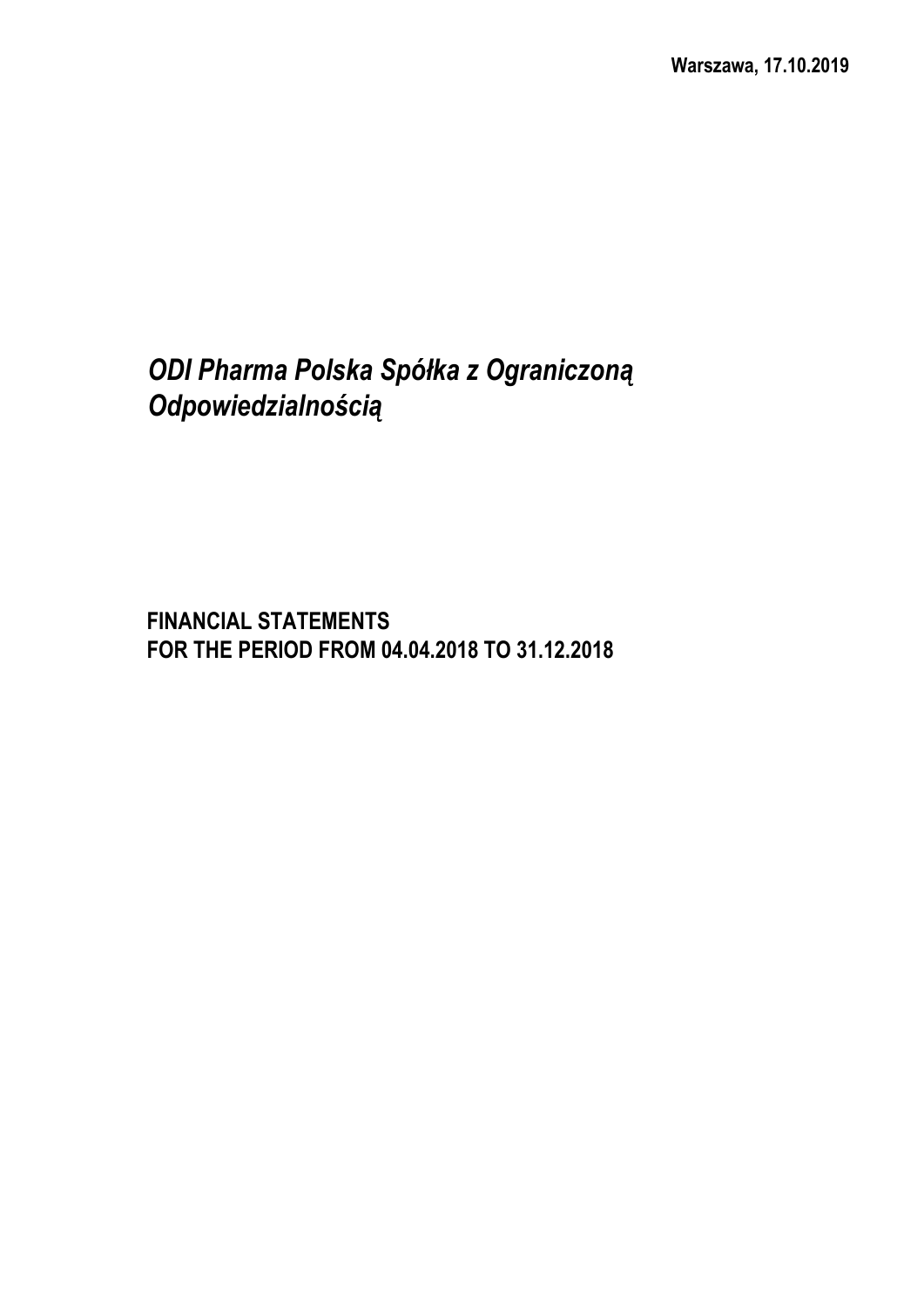## **Contents** Page

| 1. Statement of Management Board        |    |
|-----------------------------------------|----|
| 2. Introduction to Financial Statements |    |
| 3. Balance Sheet                        | 5. |
| 4. Profit and Loss Account              |    |
| 5. Additional Notes and Explanations    |    |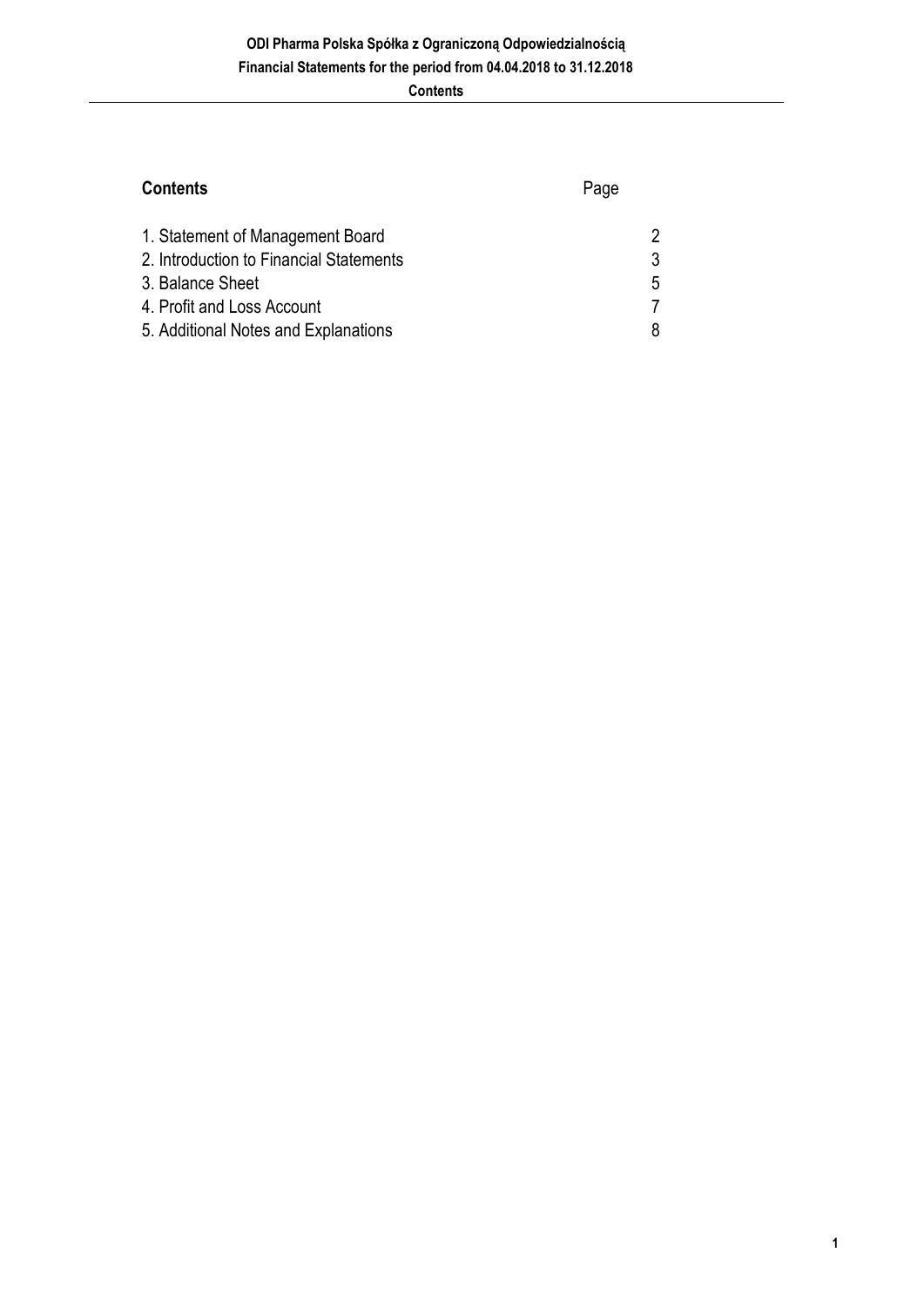In accordance to article 52 of the Accounting Act of 29 September 1994 (Journal of Laws of 2019, No. 351 with further amendments – hereinafter referred to as 'the Accounting Act') the Management Board of ODI Pharma Polska Spółka z Ograniczoną Odpowiedzialnością presents its Financial Statements as of 31.12.2018, that consists of:

1. Introduction

2. Balance Sheet at 31.12.2018 showing a total of assets and total of liabilities and funds of PLN 4 823,42

3. Profit and Loss Statement for period from 04.04.2018 to 31.12.2018, showing a net loss of PLN 22 500,40

4. Additional Information and Explanations

Financial Statements have been prepared in accordance with the Accounting Act and give a true and fair view of the financial position of the Company and of the financial result.

> Volker Wiedderich Date Management Board Member

17.10.2019

17.10.2019

Derek Simmross Date Członek Zarządu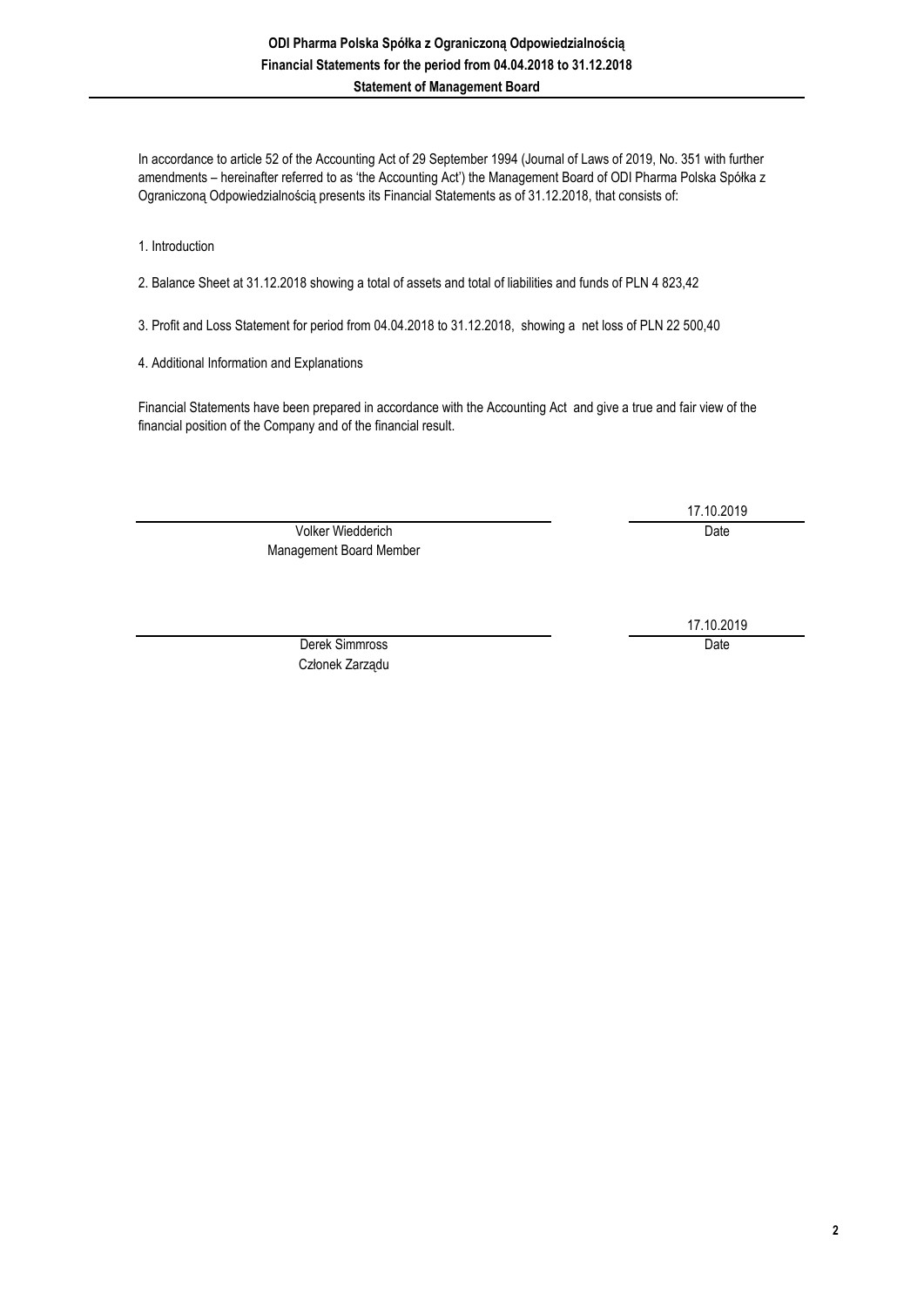#### **1. GENERAL INFORMATION**

ODI Pharma Polska Spółka z Ograniczoną Odpowiedzialnością (hereinafter referred to as the Company) was entered into National Court Register on 26.04.2018, Entry No. KRS 0000729774. The Company has been granted with statistical number REGON 380070865 and tax identification number NIP 5272850548.

The registered seat of the Company is located in Warszawa at ul. Towarowa 28 street, 00-839.

The scope of the Company's business activities includes:

- Production of medicines and other pharmaceutical products
- Wholesale of pharmaceutical and medical products
- Retail sale of pharmaceutical products in specialized stores
- Other professional, scientific and technical activities not elsewhere classified
- Other financial service activities, except insurance and pension funding
- Wholesale of food, beverages and tobacco
- Manufacture of other food products nec
- Non-specialized wholesale trade services of food, beverages and tobacco
- Production of cosmetics and toilet products
- Activities related to the organization of fairs, exhibitions and congresses

The Company has been established for the indefinite period of time.

Presented financial statements were prepared for the period from 04.04.2018 do 31.12.2018.

#### **2. GOING CONCERN ASSUMPTION**

The financial statements of the Company have been prepared on the basis that the Company will be a going concern during a period of at least 12 months from the balance sheet date, i.e. 31.12.2018. As at the date of signing the financial statements, the Company's Management Board is not aware of any facts or circumstances that would indicate a threat to the Company's continued activity in the period of at least 12 months following the balance sheet date due to an intended or compulsory withdrawal from or a significant limitation in its activities.

The Company did not combine with any other business entity during the period covered by these financial statements and the

#### **3. BUSINESS COMBINATIONS**

previous year.

#### **4. ACCOUNTING POLICIES**

#### *4.1. Format and basis of preparing financial statements*

The financial statements were prepared in accordance with the provisions of the Accounting Act dated 29 September 1994 (consolidated text: Journal of Laws of 2019, No. 351 with further amendments – hereinafter referred to as 'the Accounting Act').

The financial statements were prepared under the historical cost convention.

The profit and loss account was prepared using the "expense by type" method.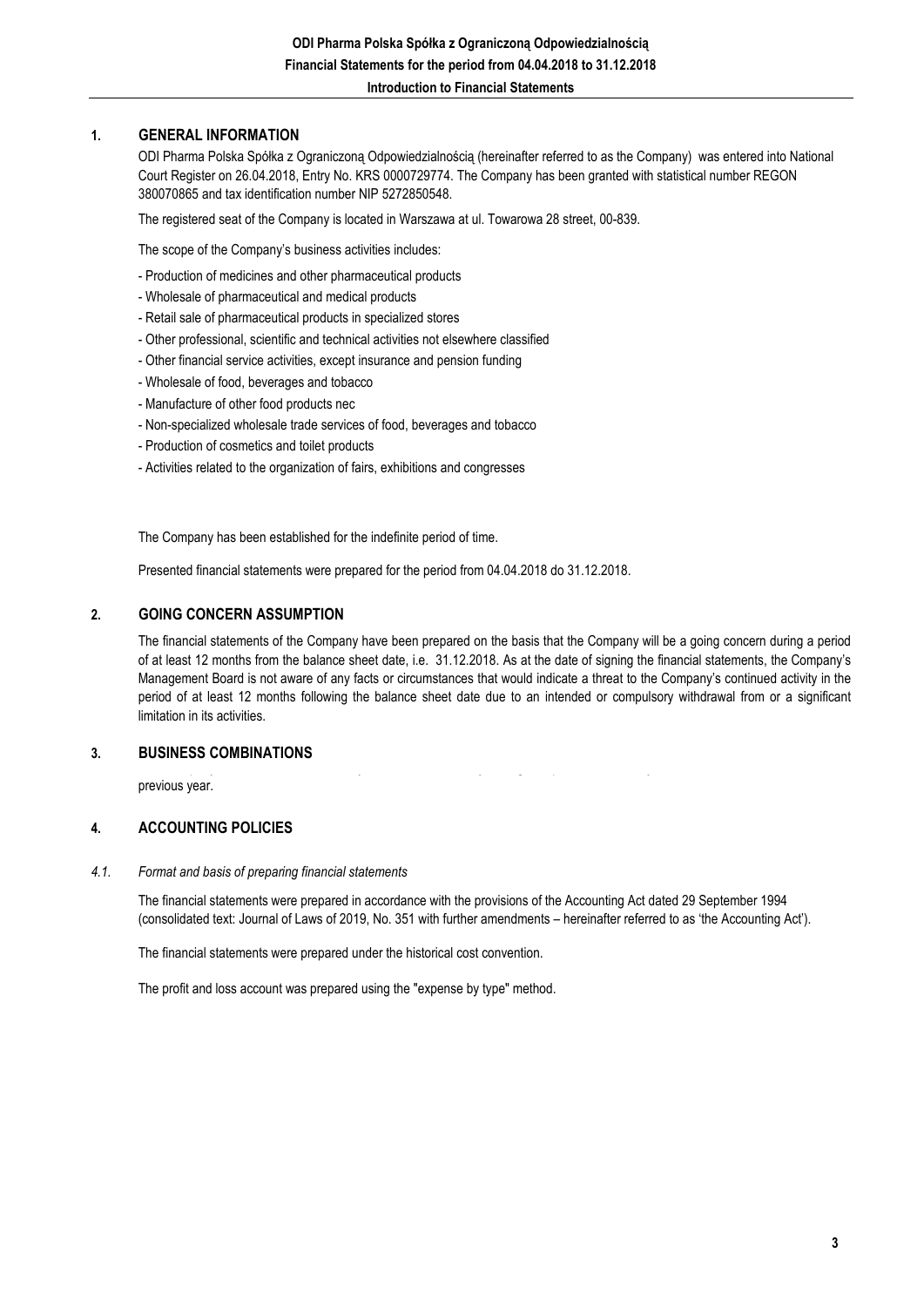#### *4.5. Short- and long-term receivables*

Trade receivables are stated at the amount due, less an allowance (a write-down) for any doubtful and uncollectable amounts.

The value of receivables is adjusted by appropriate write-downs reflecting their recoverability. Write-downs against receivables are recorded under other operating expenses or finance costs, depending on the type of receivable.

The amounts of forgiven, statute-barred or bad debts reduce the amount of the write-downs that were previously recognised against the account.

The amounts of forgiven, statute-barred or bad debts for which no write-downs or only partial write-downs were made are recorded under other operating expenses or finance costs, as appropriate.

#### *4.7. Cash and cash equivalents*

Cash in hand and at bank is stated at nominal value.

*4.9. Share capital*

The issued share capital is recorded at the amount stated in the Company's Articles of Association and registered in the court register. Any differences between the fair value of the consideration obtained and the nominal value of shares are recorded under reserve capital. When the Company's own shares are re-acquired, the amount of consideration paid is reported in the balance sheet as treasury shares.

#### *4.10. Provisions*

Provisions are recognized when the Company has a present obligation (legal or constructive) as a result of a past event, such that an outflow of resources embodying economic benefits is certain or highly probable to be required to settle the obligation and a reliable estimate can be made of the amount of the obligation.

#### *4.14. Revenue recognition*

Revenue is recognized to the extent that it is probable that the Company will obtain economic benefits that can be reliably measured.

#### *4.15. Costs recognition*

Incurred costs are recorded in profit and loss account in order to relate them to the revenues of proper period.

Volker Wiedderich Date Management Board Member

17.10.2019

Derek Simmross Date Management Board Member

17.10.2019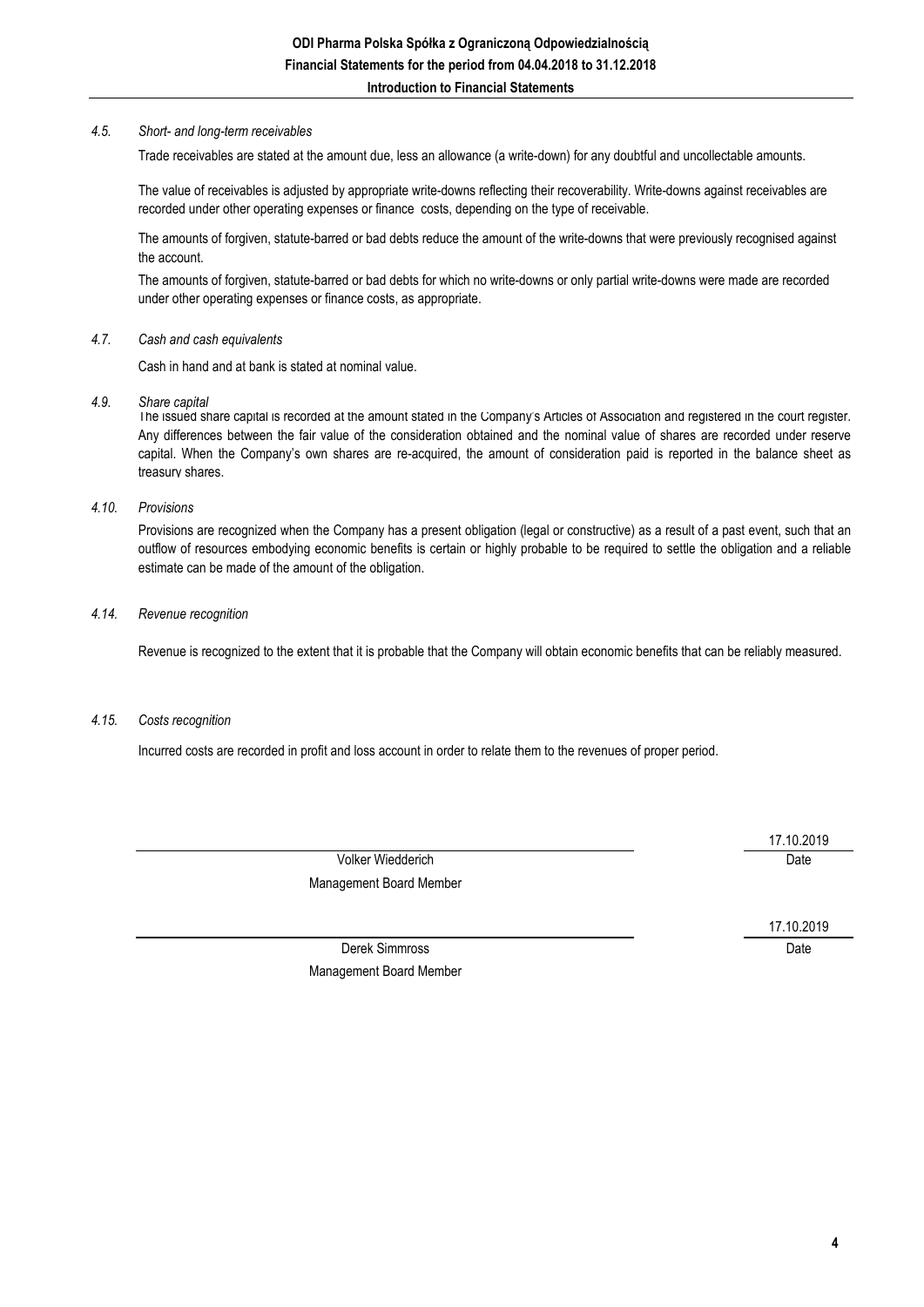#### **ODI Pharma Polska Spółka z Ograniczoną Odpowiedzialnością Financial Statements for the period from 04.04.2018 to 31.12.2018 Balance sheet as of 31.12.2018**

|     | <b>ASSETS (IN PLN)</b>                                                                                                        | <b>Note</b> | 31.12.2018                    |
|-----|-------------------------------------------------------------------------------------------------------------------------------|-------------|-------------------------------|
| А.  | Non-current assets                                                                                                            |             | 0,00                          |
|     | I. Intangible assets                                                                                                          |             | 0,00                          |
|     | II. Property, plant and equipment                                                                                             | 1           | 0,00                          |
|     | III. Long-term receivables                                                                                                    |             | 0,00                          |
|     | IV. Long-term investments                                                                                                     |             | 0.00                          |
|     | V. Long-term prepayments and deferred costs                                                                                   |             | 0.00                          |
|     | <b>B.</b> Current assets                                                                                                      |             | 4 823,42                      |
|     | I. Inventories                                                                                                                |             | 0,00                          |
|     | II. Short-term receivables                                                                                                    | 3           | 2 083,62                      |
|     | 3. Receivables from other entities<br>b) taxation, subsidy, customs duty, social security, health insurance and other debtors |             | 2 083,62<br>2 083,62          |
|     | III. Short-term investments                                                                                                   |             | 2739,80                       |
|     | 1. Short-term financial assets<br>c) cash and other monetary assets<br>- cash on hand and cash at bank                        |             | 2739,80<br>2739,80<br>2739,80 |
| IV. | Short-term prepayments and deferred costs                                                                                     |             | 0,00                          |
| C.  | Unpaid share capital (negative value)                                                                                         |             | 0,00                          |
| D.  | Treasury shares (negative value)                                                                                              |             | 0,00                          |
|     | <b>TOTAL ASSETS</b>                                                                                                           |             | 4 823,42                      |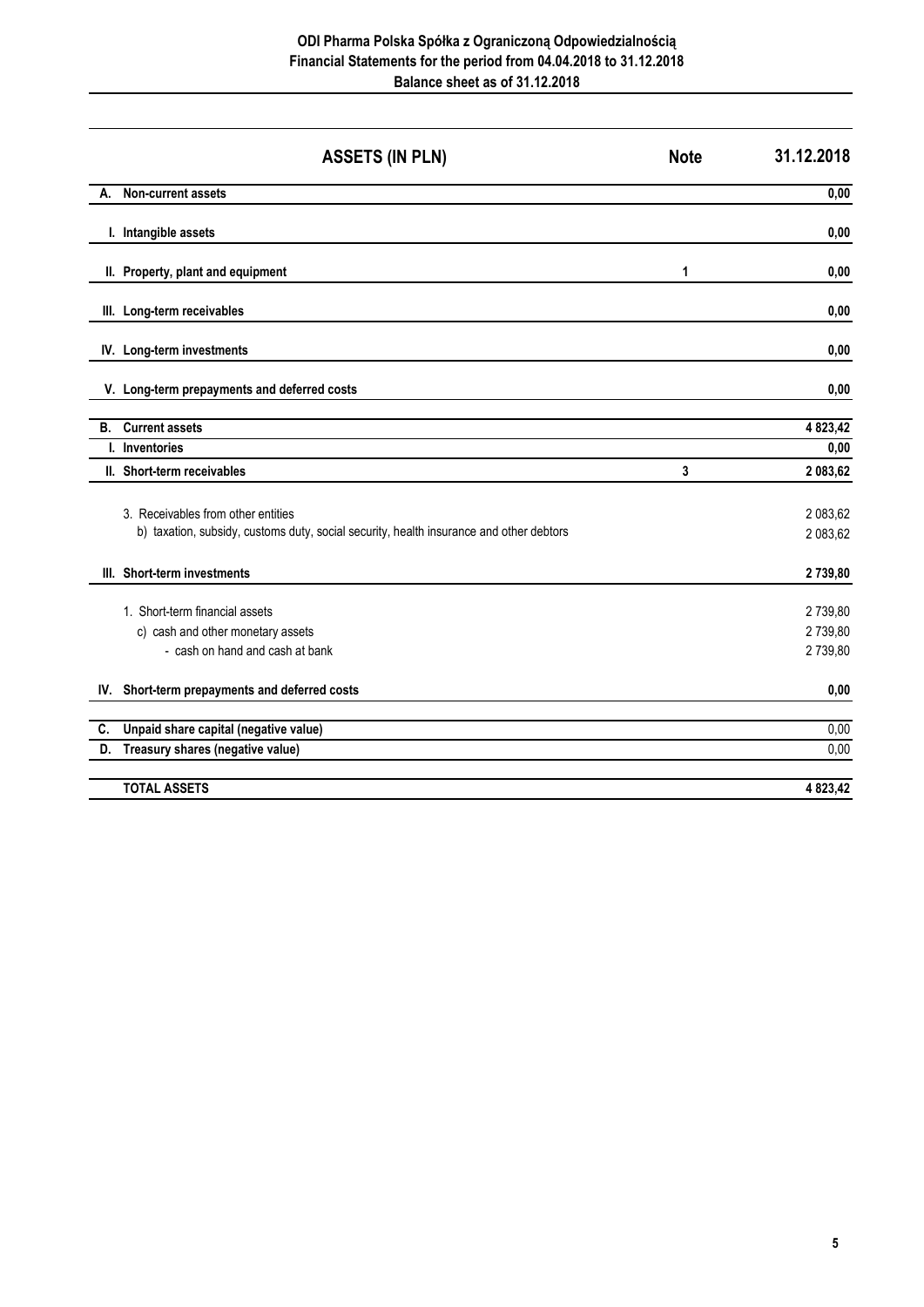## **EQUITY AND LIABILITIES (IN PLN) Note 31.12.2018**

|     | A. Shareholders' equity                    | 4 | (17500, 40)  |
|-----|--------------------------------------------|---|--------------|
|     | I. Share capital                           |   | 5 000,00     |
|     | VI. Net profit (loss) for the period       |   | (22 500, 40) |
| В.  | Liabilities and provisions for liabilities |   | 22 323,82    |
|     | III. Short-term liabilities                | 6 | 9 433,12     |
|     | 3. To other entities                       |   | 9 4 3 3, 1 2 |
|     | d) trade creditors, payable in:            |   | 9 4 3 3, 1 2 |
|     | - up to 12 months                          |   | 9 4 3 3, 1 2 |
| IV. | Accruals and deferred income               |   | 12 890,70    |
|     | 2. Other accruals and deferred income      |   | 12 890,70    |
|     | - short-term                               |   | 12 890,70    |
|     | <b>TOTAL LIABILITIES AND EQUITY</b>        |   | 4 823,42     |

|                         | 17.10.2019 |
|-------------------------|------------|
| Volker Wiedderich       | Date       |
| Management Board Member |            |
|                         | 17.10.2019 |
| Derek Simmross          | Date       |
| Management Board Member |            |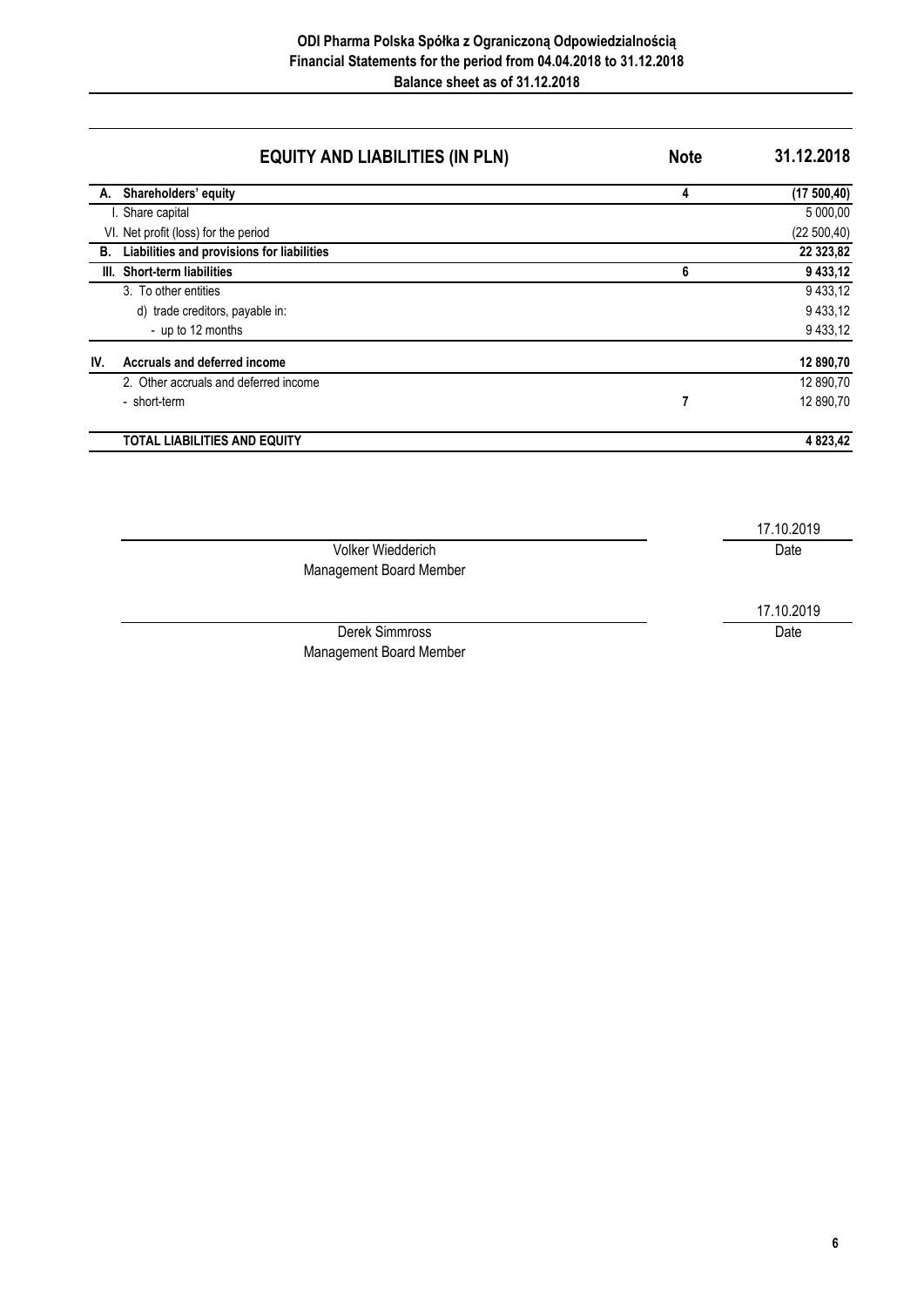### **ODI Pharma Polska Spółka z Ograniczoną Odpowiedzialnością Financial Statements for the period from 04.04.2018 to 31.12.2018 Profit and Loss account for the period from 04.04.2018 to 31.12.2018**

| (in PLN)                                        | <b>Note</b> | 04.04.2018-<br>31.12.2018 |
|-------------------------------------------------|-------------|---------------------------|
| A. Net sales revenue and equivalents, of which: |             | 0,00                      |
| <b>B.</b> Operating expenses                    | 13          | 22 500,40                 |
| III. External services                          |             | 21 262,40                 |
| IV. Taxes and charges, of which:                |             | 1 238,00                  |
| C. Gross profit (loss) on sales (A - B)         |             | (22 500, 40)              |
| D. Other operating income                       |             |                           |
| E. Other operating expenses                     |             |                           |
| F. Operating profit (loss) (C+D-E)              |             | (22 500, 40)              |
| G. Financial income                             |             |                           |
| H. Financial expenses                           |             |                           |
| I. Gross profit (loss) (F+G-H)                  |             | (22 500, 40)              |
| J. Corporate profits tax                        | 12          |                           |
| K. Other tax charges                            |             |                           |
| L. Net profit (loss) (I-J-K)                    |             | (22 500, 40)              |
|                                                 |             |                           |
|                                                 |             | 17.10.2019                |
| <b>Volker Wiedderich</b>                        |             |                           |
| Management Board Member                         |             |                           |

Derek Simmross Date

Management Board Member

17.10.2019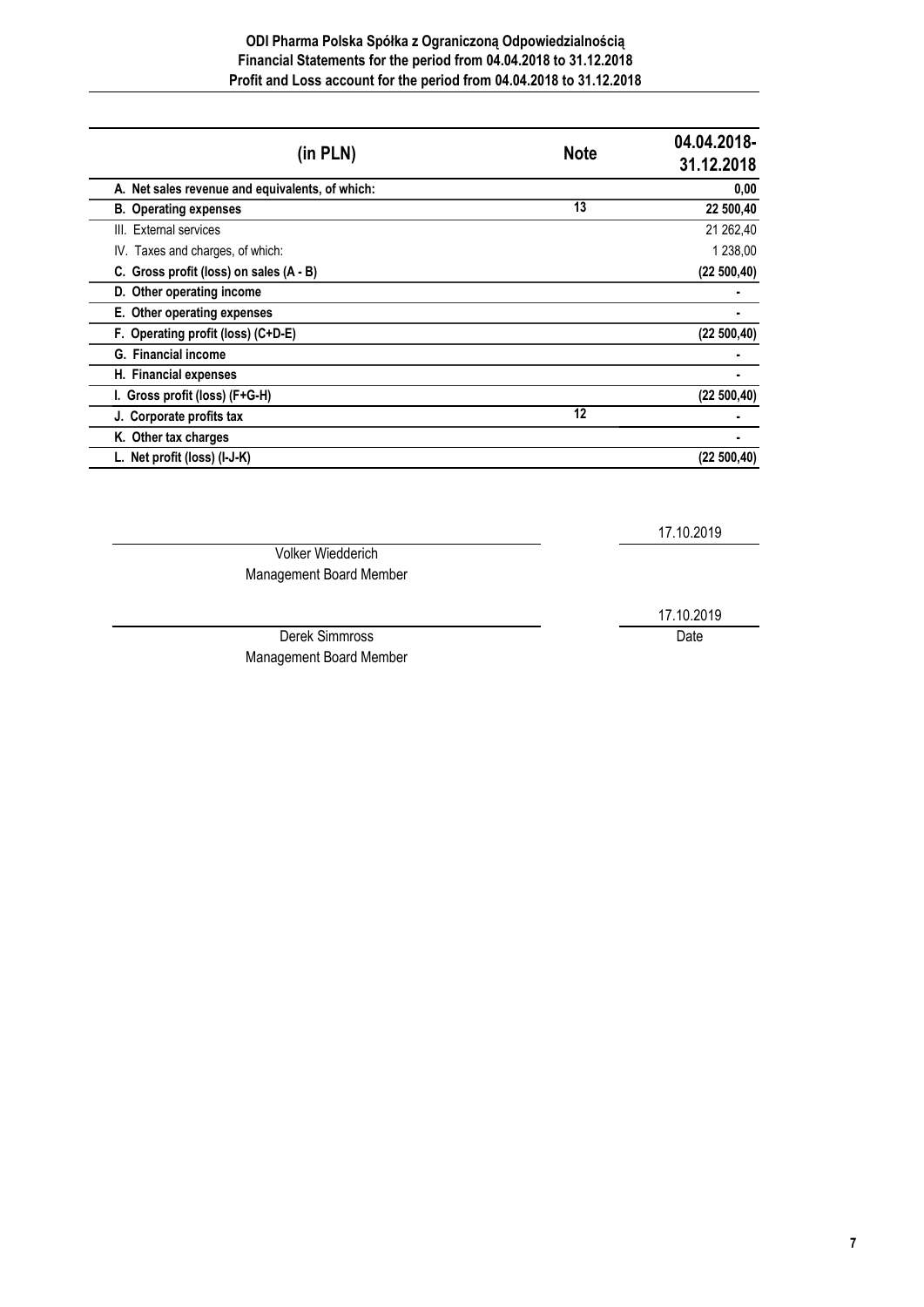## **ADDITIONAL NOTES AND EXPLANATIONS**

#### **1. PROPERTY, PLANT AND EQUIPMENT**

As of 31.12.2018 the Company did not have any tangible non-current assets.

#### **2. OUTLAYS FOR NON-FINANCIAL TANGIBLE ASSETS**

The company has not incurred expenditure on non-financial fixed assets in the current year and is not planning to incur them in the

#### **3. SHORT-TERM RECEIVABLES**

### **Receivables from other entities**

| (in PLN)        | 31.12.2018 |
|-----------------|------------|
| VAT receivables | 2 083,62   |
| Total           | 2 083,62   |

#### **4. EQUITY**

As at 31.12.2018 share capital consisted of 100 equal and indivisible shares with a nominal value of PLN 50,00 per share. On 28.06.2018, 100% oof shares were sold to OD Investments AG, with its registered seat in Zug, Grafenauweg 10 Street, 6301 Zug Switzerland.

Capital and reserves - movements during the year:

**04.04.2018-31.12.2018**

| (in PLN)                            | As of 04.04.2018 | <b>Increases</b> | Transfers | <b>Decreases</b>         | As of<br>31.12.2018 |
|-------------------------------------|------------------|------------------|-----------|--------------------------|---------------------|
| Share capital                       | 0,00             | 5 000.00         | 0,00      | 0,00                     | 5 000,00            |
| Share capital not paid up (negative | 0,00             | 0,00             | 0,00      | 0,00                     |                     |
| Supplementary capital               | 0.00             | 0,00             | 0.00      | 0,00                     |                     |
| Other reserves                      | 0.00             | 0,00             | 0.00      | 0,00                     |                     |
| Unappropriated profits/(Accumulated | 0.00             | 0,00             | 0.00      | $\overline{\phantom{a}}$ |                     |
| Net profit/(loss) for the year      | 0,00             | 0,00             | 0,00      | (22 500, 40)             | (22 500, 40)        |
| <b>Other reserves</b>               | 0.00             | 0.00             | 0.00      |                          |                     |
| Total                               | 0,00             | 5 000.00         | 0,00      | (22 500, 40)             | (17500,40)          |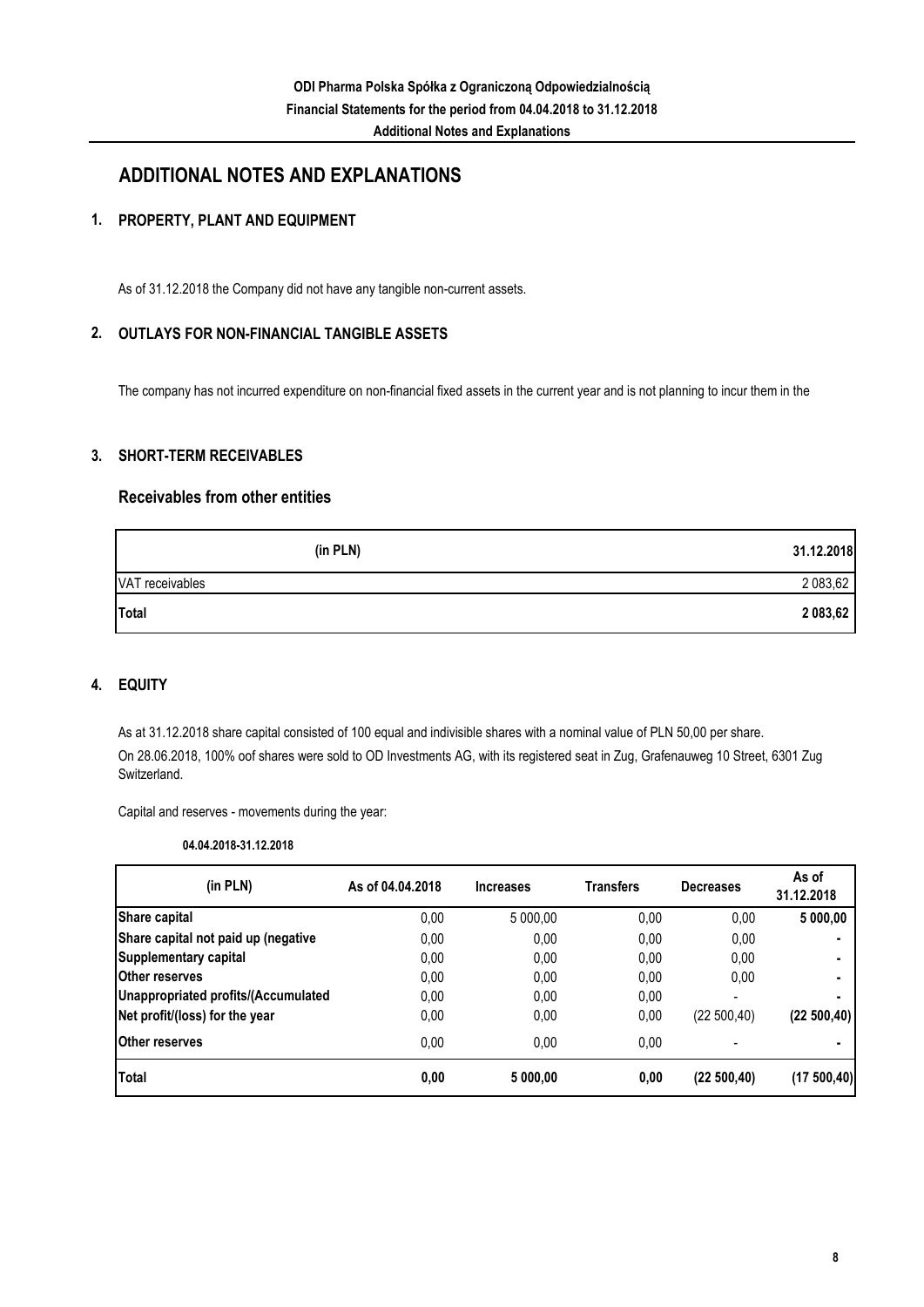### **5. APPROPRIATION OF PROFIT / ABSORPTION OF LOSS**

The Board of directors proposes to cover the loss for financial period as follows:

- from profits generated in future periods

#### **6. SHORT-TERM LIABILITIES**

#### **Liabilities against other entities**

| (in PLN)                       | 31.12.2018   |
|--------------------------------|--------------|
| Trade liabilities, payable in: | 9 433,12     |
| - up to 1 month                | 9 4 3 3, 1 2 |
| Total                          | 9 433,12     |

### **7. SHORT-TERM ACCRUALS AND DEFERRED INCOME**

| (in PLN)                                 | 31.12.2018 |
|------------------------------------------|------------|
| Financial statements preparation accrual | 12 890,70  |
| <b>Total</b>                             | 12 890,70  |

#### **8. OTHER OFF BALANCE SHEET AGREEMENTS**

In the current financial year, the Company did not have any significant agreements not revealed in the balance sheet.

#### **9. LIABILITIES SECURED ON THE COMPANY'S ASSETS**

As at 31.12.2018, the Company did not have any liabilities secured on the Comapny's assets.

#### **10. CONTINGENT LIABILITIES, INCLUDING GUARANTEES AND SURETYSHIPS GRANTED BY THE COMPANY (INCLUDING IN RESPECT OF BILLS OF EXCHANGE)**

As at 31.12.2018 the Company did not have any material contingent liabilities, including granted guarantees or suretyships (including in respect of bills of exchange).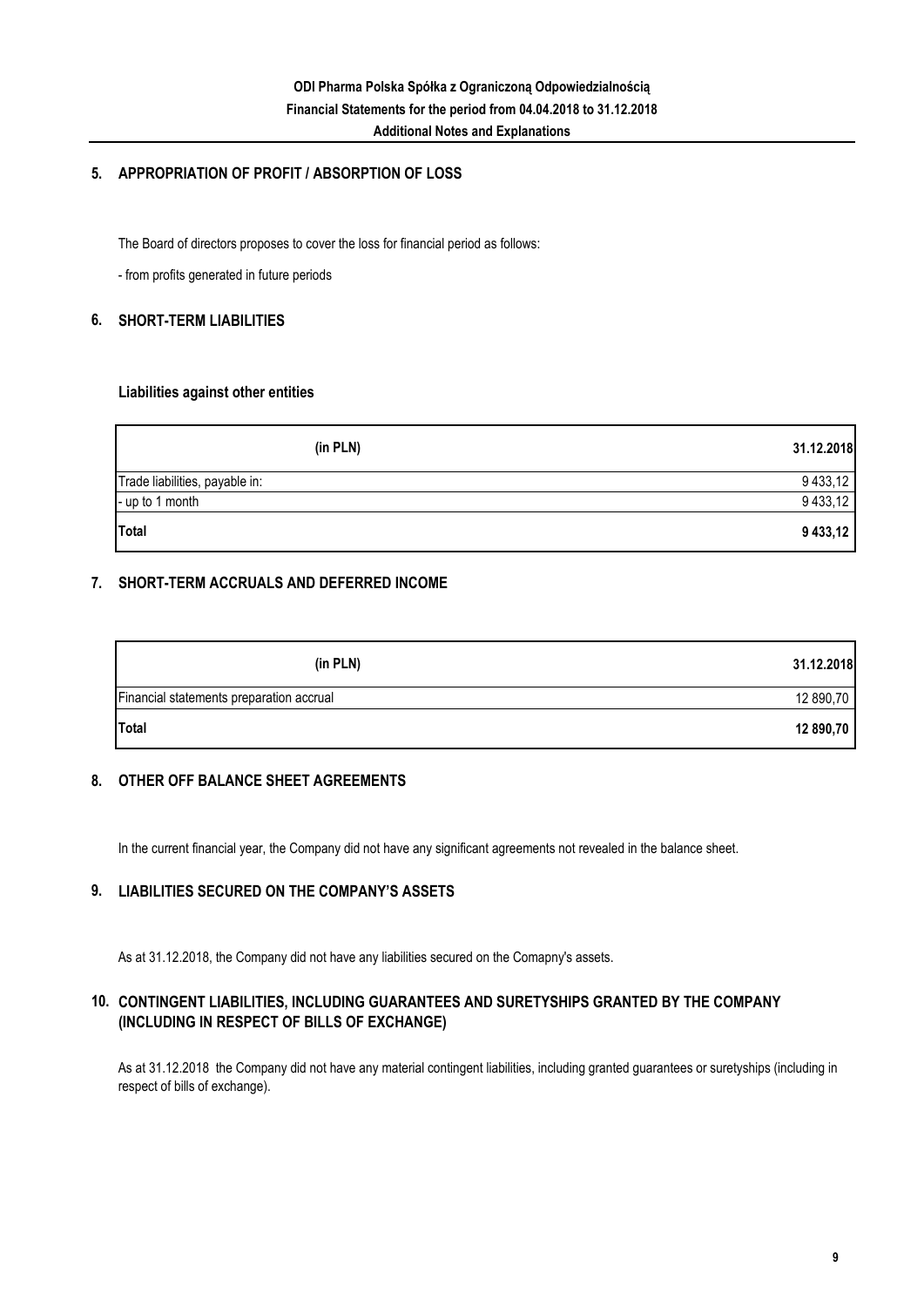#### **11. OFF-BALANCE SHEET LIABILITIES**

As at 31.12.2018 The Company did not have any material off-balance sheet liabilities.

#### **12. CORPORATE INCOME TAX**

The reconciliation of the accounting gross profit/(loss) to taxable profit/tax loss is as follows:

| (in PLN)                                               | 04.04.2018-<br>31.12.2018 |
|--------------------------------------------------------|---------------------------|
| Gross profit (loss)                                    | (22 500, 40)              |
| $(+)$ Non-tax-deductible expenses for the current year | 12 890,70                 |
| Accruals                                               | 12 890,70                 |
| Tax base/(loss)                                        | (9609,70)                 |
| Tax rate                                               | 0,15                      |
| Corporate income tax (current liability)               |                           |
| Change in deferred tax                                 |                           |
| Income tax                                             |                           |

Regulations regarding VAT, corporate income tax, personal income tax and social security contributions are subject to frequent changes. These changes result in there being little point of reference and few established precedents that may be followed. The binding regulations also contain uncertainties, resulting in differences in opinion regarding the legal interpretation of tax regulations both between government bodies, and between government bodies and companies. Tax and other settlements (e.g. customs or foreign currency settlements) may be subject to inspection by administrative bodies authorised to impose high penalties and fines, and any additional taxation liabilities calculated as a result must be paid together with high interest. The above circumstances mean that tax exposure is significantly greater in Poland than in countries that have a more established taxation system. Tax settlements may become subject to inspection by tax authorities over a period of five years. Accordingly, the amounts shown in the financial statements may change at a later date as a result of the final decision of the tax authorities.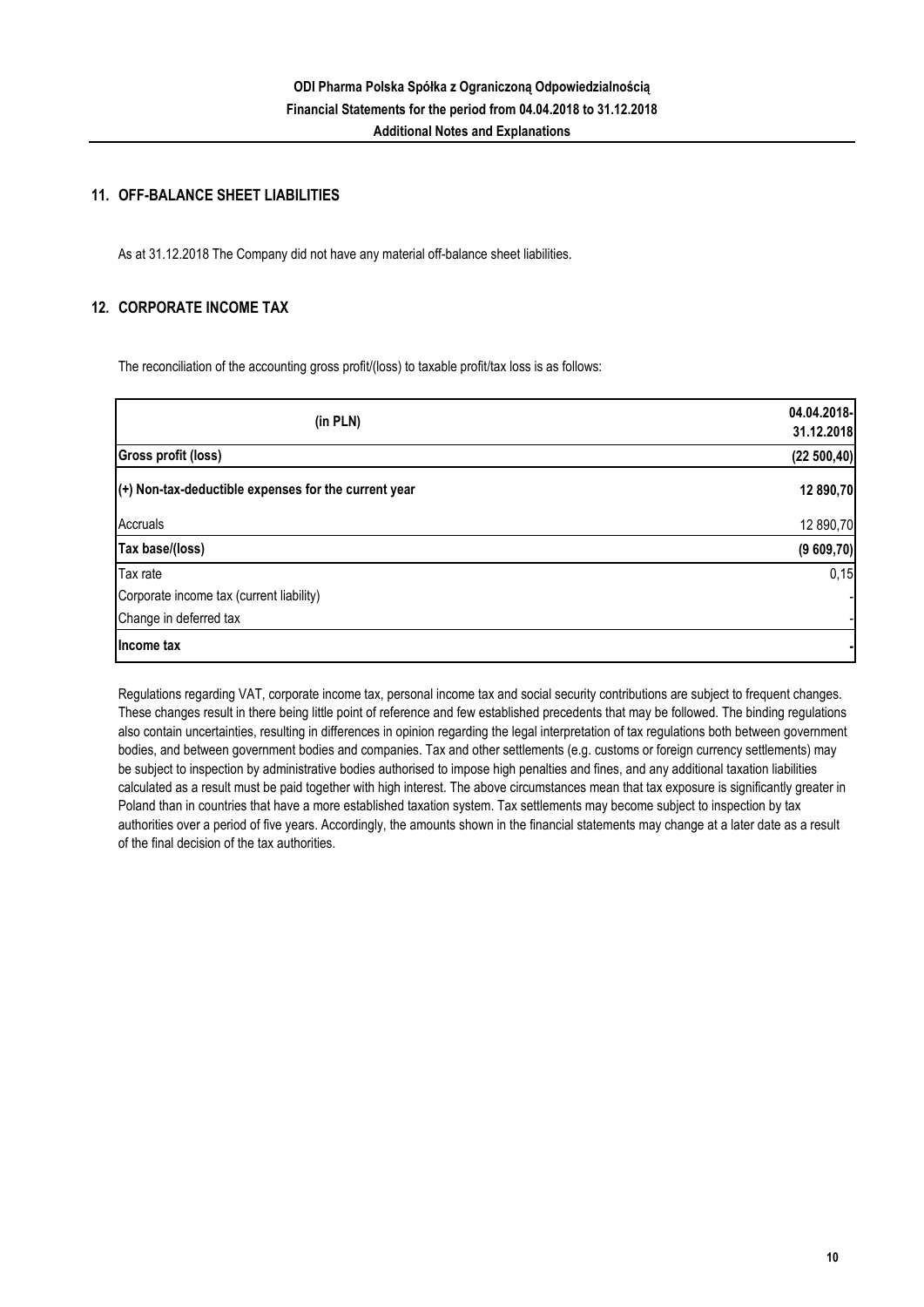### **13. OPERATING EXPENSE BY TYPE**

| (in PLN)                 | 04.04.2018-<br>31.12.2018 |
|--------------------------|---------------------------|
| <b>External services</b> | 21 262,40                 |
| Taxes and charges        | 1 238,00                  |
| Total                    | 22 500,40                 |

#### **14. EMPLOYMENT**

The Company has had no employees by the balance sheet date.

### **15. REMUNERATION, INCLUDING PROFIT BASED BONUSES, PAID OR PAYABLE TO MEMBERS OF MANAGEMENT AND SUPERVISORY BOARDS**

 The Company did not pay any remuneration to the members of management board or supervisory board, either in the year ended 31.12.2018 or in the previous financial year.

### **16. LOANS AND SIMILAR BENEFITS GRANTED TO MEMBERS OF MANAGEMENT AND SUPERVISORY BOARDS**

 The Company did not grant any loans or other similar benefits to members of management or supervisory boards, either in the year ended 31.12.2018 or in the previous financial year.

### **17. CAPITAL GROUP AND RELATED PARTY TRANSACTIONS**

The Company operates as part of the OD Investment AG Capital Group.

In the financial year The Company did not conduct transactions with related parties.

In the financial year covered by the financial statements, the Company did not conclude any material transactions on terms other than arm's length terms with its related parties.